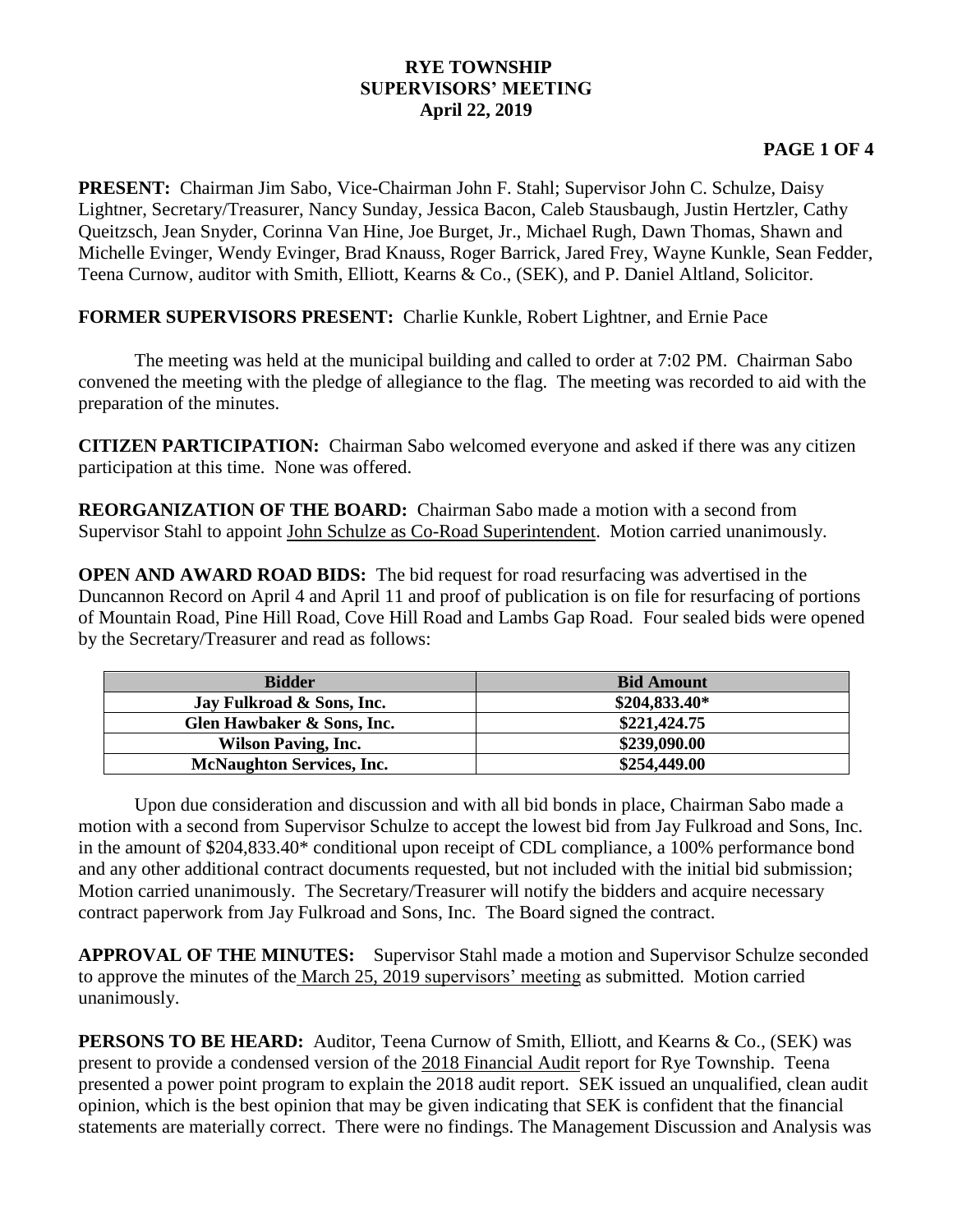prepared by Township management. A surplus resulted in the General Fund, Solid Waste Fund, and Capital Reserve Fund with a deficit in the Highway Aid Fund. Overall the Township had a good year. Curnow noted that the Highway Aid Funds were used to pay for road resurfacing projects. The Solid Waste Fund had a small increase in 2018 in the fund balance, but pretty much broke even. Revenue received from refuse fees was expensed to pay to provide services to residents for trash collection and recycling, along with the annual bulk clean-up.

The presentation provided analysis of all the funds, notes to financial statements, the Management letter, a general communication letter, and five year graphical analysis of cash and investment trends, revenue versus expenses; revenue trends; expense trends; revenue allocation and expense allocation. Teena noted that the highest revenue for the Township at 57% is derived from taxes and the highest expense is Public Works or Highways, which is a typical allocation for a Township our size. The 2018 audit report was placed on the front table and available for public review. The record notes that the audit report is on file as a permanent public record in the Township office.

Teena Curnow asked if there were any questions on the audit or presentation. No response received. The Board thanked her and the Secretary/Treasurer for a job well done. Teena Curnow thanked the Board and departed the meeting at this time.

Joe Burget, Jr. of Burget Associates approached the Board to ask for clarification for requirements to assist with preparation of a zoning permit application submission for construction of a new home on a vacant lot located at 3410 Valley Road for Wayne and Julie Kunkle. Burget referred to sections of Rye Township's Zoning and Subdivision Land Development regulations relating to land development. Discussion ensued relating to what constitutes land development and when stormwater management plans and formal land development plans are required.

The Board and Solicitor clarified the procedures for submission of a new home permit application. The applicant completes the application, including a stormwater management plan, if not exempt, and submits it to the Township. The Township will forward the stormwater to the Township engineer for review. The application must also comply with any other requirements noted on a prior approved plan, if applicable, and comply with all design regulations included in the zoning ordinance relating to driveways, slope, septic etc. The final approval for the permit is contingent upon the review and approval by the Zoning Officer. In conclusion, the Board advised the Kunkle application at 3410 Valley Road does not require a formal land development plan submission, but does require stormwater management.

The Solicitor advised that the exemption referred to in the regulations is not an exemption from the design and standards, but rather an exemption from submission of the formal stormwater management plan. He advised it best to design them in the first place.

Joe Burget, Jr. asked the Board for clarification for the reason why the Township requires a local driveway permit for driveways located along a State route.

Supervisor Schulze offered that the reason the Township requires a local driveway permit is because the State Highway Occupancy Permit, (HOP), issued by PennDOT only regulates the access onto the State route to the right of way line. The Township's local driveway permit regulates the remainder of the driveway to ensure it is designed and constructed to meet Township ordinances which were made to assure emergency apparatus and equipment are able to access the driveway safely and to control the erosion and sedimentation and stormwater runoff.

Brad Knauss of Pine Hill Road asked the reason why new driveways have such a long time period before they are required to pave, if the concern of the Board is safety.

Supervisor Schulze explained that residents need a reasonable time period to complete the paving. Joe Burget, Jr. challenged Supervisor Schulze regarding the amount of impervious coverage on his lot claiming it was over 5,000 square feet. Burget questioned compliance with stormwater regulations. Supervisor Schulze said he has not modified his driveway yet. If he decides to proceed, he will gladly acquire proper permits and comply with all stormwater regulations. The Zoning Officer and/or the Driveway Permit Officer will determine if a permit is necessary and the applicable design standards.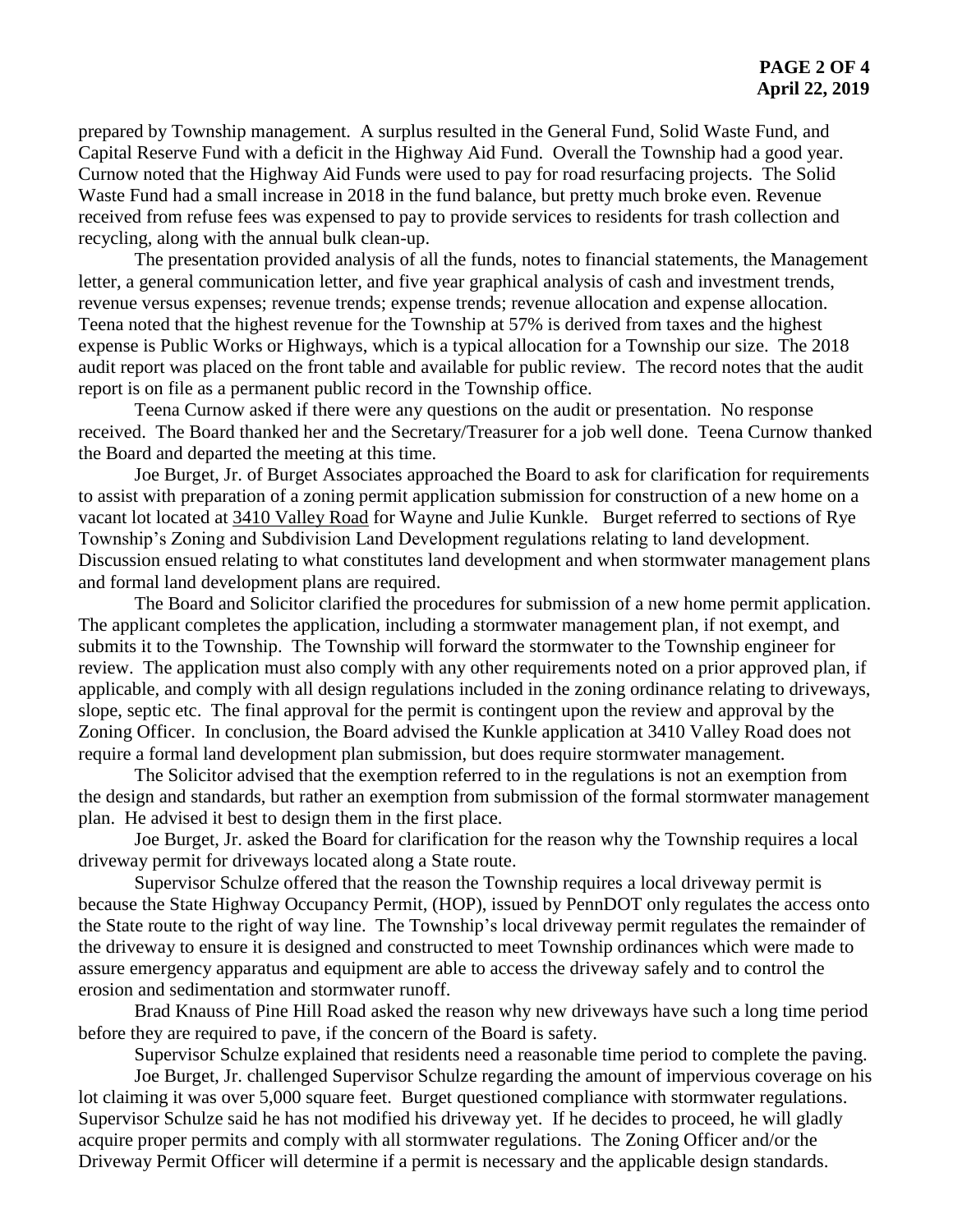Burget thanked the Board and left the meeting at this time.

**MONTHLY MUNICIPAL REPORTS**: No zoning report was presented. No fees are due for April.

A Sewage Enforcement Report was submitted by SEO Lenny Sizer of FSA Engineering listing one (1) activity on April 08, 2019 for a tank replacement at 1065 Valley Road for John Walak for a total due in fees of \$125.00.

The Road Report was provided by Road Foreman Brad Sloop and read by Road SuperintendentJohn Stahl as follows: chipped brush, repair and patch pot holes on Lambs Gap and Mountain Road; install new block signs and street signs along SR 850; cut up trees and pick up limbs, rocks, debris from storms on Idle, New Valley and Fleisher Roads; clean drains throughout the Township; repair old backhoe bucket, sweep off bridges of debris and anti-skid, and take #3 truck to LB Smith for warranty work.

Jean Snyder of New Valley Road noted that the lines on the Township roadways are faded and in need of repainting. Supervisor John Schulze offered that line painting will be scheduled following completion of resurfacing projects. Resident Sean Fedder offered that due to regulations on chemicals in paint, the lines on everyone's roads do not last.

Nancy Sunday of the Recreation Board was present and announced the next upcoming event as follows:

May 18 Annual Fishing Derby; 9 AM to 10:30 AM; Rain date of May 19; 1:00-2:30 PM Held at the Sportsmen's Association on Kings Highway in Marysville Borough

No Emergency Management report was presented. Deputy EMC Michael Rugh was in attendance.

The March Treasurer's Report was submitted for review by the Secretary/Treasurer *&* placed on the front table for anyone interested to review. The report is submitted and approved pending the 2019 Financial Audit.

**RESOLUTION:** Vice-Chairman John Stahl made a motion with a second from Supervisor John Schulze to adopt **Resolution 19-13** to authorize the Secretary/Treasurer to take an early withdrawal of a General CD at Pennian Bank earning 1.41% and transfer to the Bank of Landisburg at 3.03% for a better rate of investment return. Motion carried unanimously.

**NEW BUSINESS:** Chairman Sabo made a motion with a second from Supervisor Schulze to authorize the advertisement of an Ordinance to temporarily close Grier Point Road for the Bethel United Methodist Church to hold its annual Strawberry Festival on Saturday, June 8, 2019 from approximately 9 AM to 8 PM. Motion carried unanimously.

Cindy Whitmer of Idle Road asked for specifics relating to bonding and the amount of escrow required for submission with the maintenance agreement to install a small flow treatment facility on a lot they own addressed as 3523 Valley Road. The Township is in receipt of two (2) different estimates for the project from the same vendor. The Solicitor advised the Whitmers to provide a copy of the executed contract to determine the bond amount. Cindy asked a few other questions regarding approval of the content and legal form of the bond. Solicitor Altland provided his business card to Cindy to have the insurance company contact him directly regarding the bond.

The Board asked the Solicitor how to proceed with several expired driveway permits when the driveways are not completed and inspected according to the approved and recorded plan. Applicants were notified in writing to complete their driveway installation, or contact the Township to request an extension of their permit. However, no response was received.

The Solicitor advised sending a final notice giving them a reasonable time to apply for an extension of their permit and a reasonable time to complete their driveway or enforcement action will be taken against them. With summer approaching, the Solicitor advised sixty (60) days as a reasonable time period for completion of the driveway.